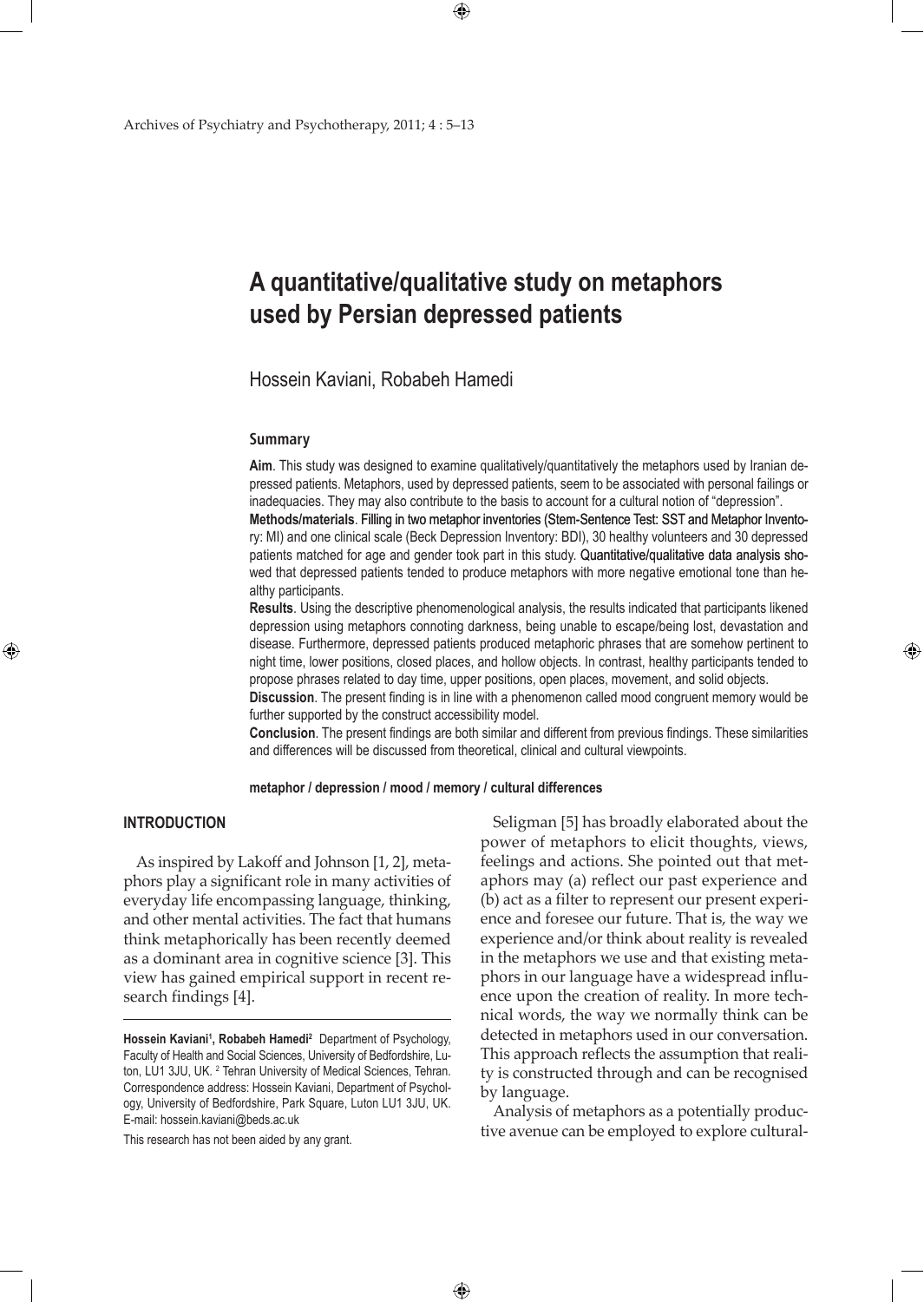ly embedded concepts and action tendencies [6]. In fact, metaphors are recognised as instances of shared cultural understandings which are fundamental to our conceptual systems [1, 2] and even have a potential to determine our actions and reactions [5].

As Jackson [1] pointed out, three main metaphors expressed by sufferers of melancholia and depression, have prevailed from the time of Hippocrates; namely "being in the state of darkness", "being weighted down or weighted down", and "being slowed down". Scholars have carried out the task of uncovering conceptual metaphors in language of depressed people [1, 7, 8, 9, 10]. Levitt and Colleagues [9] found that helpless metaphors used by depressed people transform into promising metaphors over the course of the psychotherapy. However, Rowat and colleagues [7] found no evidence of a direct link between patient-generated metaphors in pre-metaphor with post-metaphor patient utterances; meaning that verbalising metaphors by patients does not necessarily give rise to cognitive and emotional processing.

Differences in metaphors that participants in different cultural settings reportedly have used to describe their experience of depression may reflect underpinning values that a given culture places on metaphoric expressions. Therefore, research on metaphors in diverse cultures shed more light on the fact that culture might shape experiential grounded metaphors [1, 2, 6]. As the matter of the fact, attempts to contextualise our conceptions of "depression" may enable us to see how evidently they are shaped by cultural contexts. For example, some previous studies in Western countries reveal the notion being weighted or pressed down that people use to describe the experience of depression [6]. One can argue that the term depression used in English may convey the same meaning. As mentioned by Lakoff and Johnson [1], not all cultures give the priority to up-down orientation as Westerners do. For instance, the term used in Farsi as equal to depression (that is, AFSORDEGI) reflect different meaning; namely "being wilted", "being withered". Study of metaphors communicated in different cultural contexts may help psychotherapists deal more effectively with clients from diverse cultural/ethnic background.

Metaphors also enable researches to bridge the gap between quantitative/experimental and qualitative approaches in an integrated design. We took a quantitative/qualitative approach to analyse metaphors, as a particular form of language owing to its capacity to illuminate potential meanings in both depressed and healthy people's thoughts and views, as emphasised by Lakoff and Johnson [1, 2]. The focus of the current study is on the metaphors used by people who have been diagnosed as depressed in order to express their suffering. Approaching this focus by collecting the words and phrases of depressed people would help us construct a sense of the cultural values and imperatives that shape the state of "depression" in a particular cultural context. The multifaceted properties of metaphors allow the study on relationship between language and cognition as well as potential interactions between language/cognition and culture.

We also aimed to qualitatively compare the contents of metaphors used by depressed patients in Iranian cultural context. It was hypothesised that metaphors used by depressed people in order to represent their depressive feelings and cognitions would embody a potential set of clinical orientations and cultural values.

#### **METHOD**

 $\bigoplus$ 

#### **Participants**

Thirty healthy volunteers (mean age=32.45, SD=4.23, age range=23-47) and 30 depressed patients (mean age=33.76, SD=3.56, age range=23-47) matched for age (±3 years) and gender took part in this study. There were 14 men and 16 women in each group. The patients were recruited from consecutive admissions referred to two psychiatric private offices. The matched group were convenient sample invited to participate. Healthy participants did not have, as selfreported, any psychiatric disorders including depression in the past, and scored less than 15 on BDI. This cut-off point has been proposed in a previously reported research [11]. Depressed patients were interviewed by a psychiatrist and met DSM IV [12] criteria for MDD without psychotic features. They were not on medication

Archives of Psychiatry and Psychotherapy, 2011; 4 : 5–13

⊕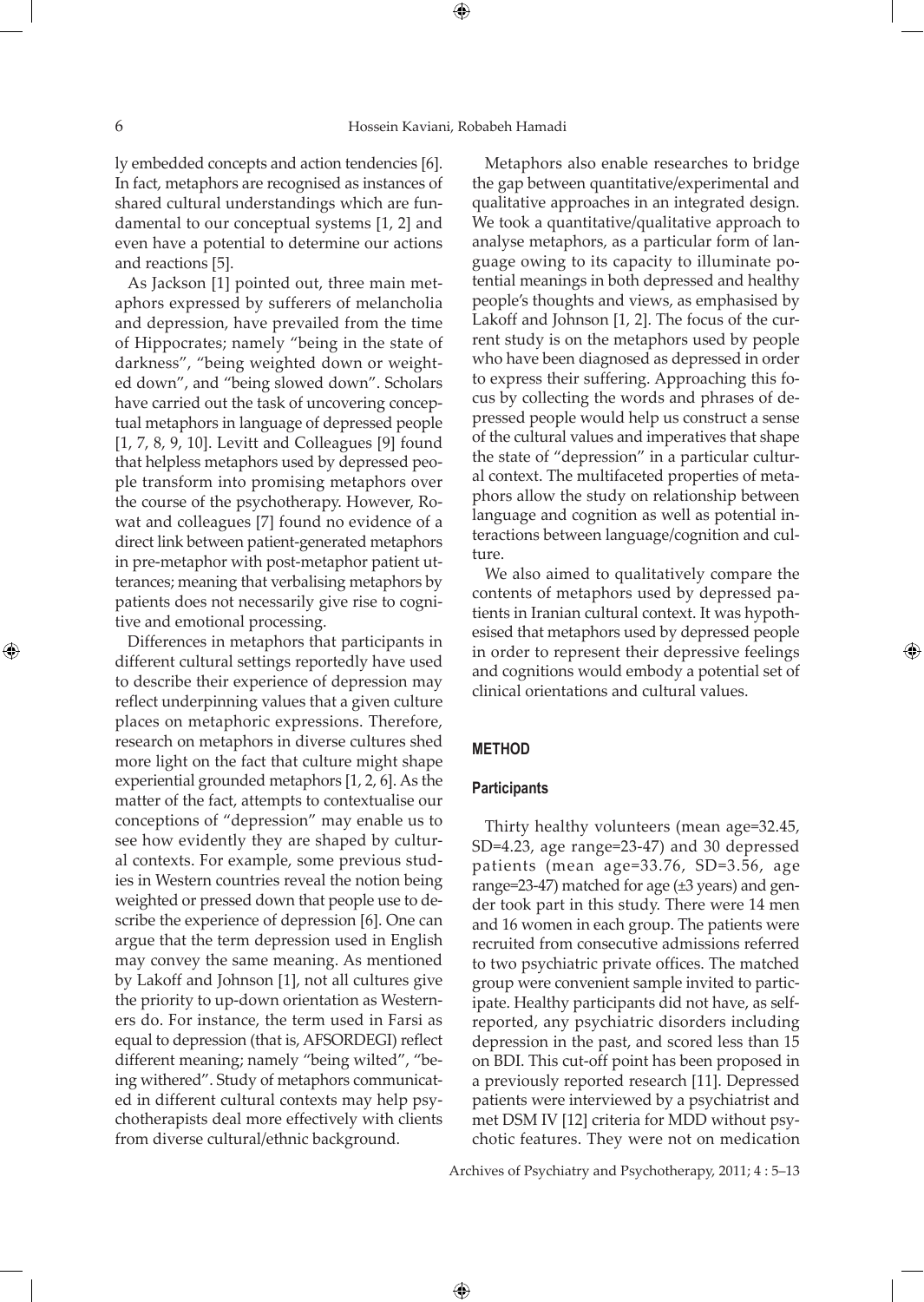⊕

and were recruited from people being first referred to the psychiatric clinics.

### **Assessment and Materials**

#### **Beck Depression Inventory (BDI)**

The Farsi version of BDI was used in this study. BDI is a 21-item self-report measure to assess severity of depressive symptoms, with higher scores indicating greater severity ranging from 0 to 63 [13]. The Farsi version of this measure proved to have significant test-retest reliability (0.77), concurrent validity (0.70) and high internal consistency (0.91) in an Iranian population [11].

#### **Stem-Sentences Test (SST)**

⊕

SST [14] consists of 9 stem-sentences in Persian language (Farsi), each to be completed by participants as a complete sentence. The make-up of the items was designed in a way that the complete sentences would reflect attitudes and thoughts of respondents. The stem-sentences are intended to detect the views of respondents on topics such as life, future, past, failure, relationship, ability, and depression. The metaphors extracted from this measure were rated by a psychologist on a seven-point scale from 1 (completely negative) through 4 (neutral) to 7 (completely positive). Therefore, the maximum total score would be 63; lower scores show a tendency to express metaphors with more negative theme. These stem-sentences had been previously piloted in a study on healthy participants between 20 and 49 years of age [15]. In this preliminary study, a significant convergent validity  $(r=0.74, p<0.01)$  and a high internal consistency (0.92) were obtained for SST.

#### **Metaphor Inventory (MI)**

MI [14] includes 12 open-ended questions in Persian language designed to elicit metaphors people express for different constructs such as world, future, self, others, failure, sadness, helplessness and failure. A psychologist rates the expressed metaphors on a seven-point rating scale from 1 (completely negative) through 4 (neutral) to 7 (completely positive) with maximum total score of 84; lower scores indicate more negative metaphor contents. In a previous study [15], MI

Archives of Psychiatry and Psychotherapy, 2011; 4 : 5–13

proved to be valid (convergent validity: r=71, p<0.01) with a high internal consistency (0.92).

#### **PROCEDURE**

 To recruit healthy and depressed volunteers, a convenient sampling method was used. After reading and signing an informed consent form, participants completed BDI, SST and MI. Our assessor was a highly trained female psychologist who held a master in clinical psychology with 5 years experiences in psychological evaluation and clinical interview. She first quantified SST and MI in a pilot study (as training stage), and then in the main study while being unaware of the group assignment conditions, depression score, and other details. The assessor reviewed the answers and rated each item based on a 7-point scale described in previous sub-sections. She extracted each expressed metaphor. From a qualitative viewpoint, she also proposed the emotional valence (positive, neutral and negative) of each single metaphor and sorted them in thematic categories based on their implicit themes. It will be further described in next sub-section.

#### **DATA AND METAPHOR ANALYSIS**

#### **Quantitative analysis**

Using SPSS 19, a series of independent ttests was conducted to compare depressed and healthy groups performances on each dependent variable (BDI, SST and MI) separately. Also a number of Pearson's correlations were performed to examine the associations between the dependent variables in whole sample. To compare the non-parametric properties of metaphoric categories between depressed and healthy groups, a series of Chi-squares was performed. Moreover, for agreement rate between first and second ratings, Kappa quotients were used.

#### **Qualitative analysis**

 $\bigoplus$ 

Metaphors were identified using Lakoff and Johnson's inclusive definition, in which metaphoric expressions are seen as evoking a conceptual transaction between contexts of meaning [1]. Based on this definition, the transaction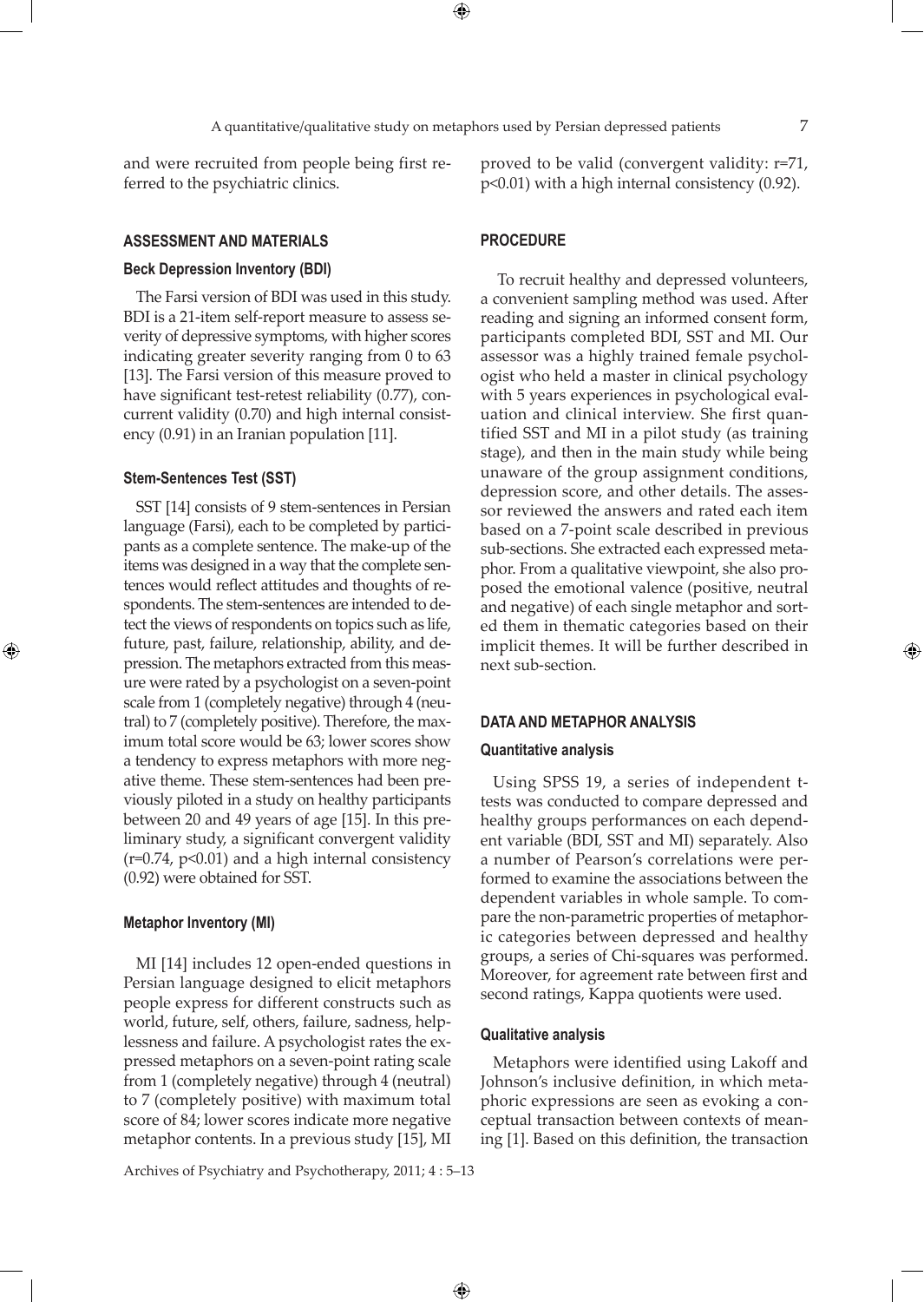⊕

between contexts can be also deemed as transformative so that a new way of seeing the world is created.

1. Metaphors extracted from the SST and MI were listed and then categorised, based on potential characteristics (mostly found in various previous studies); namely, VALENCE (negative, neutral and positive emotional tone) and dichotomous properties such as TIME (day/ night), HEIGHT (upper/lower), CLOSURE (open/closed), MOVEMENT (mobile/motionless), WEIGHT (light/heavy), FULLNESS (solid/hollow). The evaluation was carried out by a psychologist who was not aware of the group assignments. Twenty percent of the answers were randomly selected and given to another psychologist who was blind to the conditions of respondents to provide suggestions for emotional valence and theme of each expressed metaphor. Agreement between the two judges was .87 (p<0.001) for emotional valence and .85 (p<0.001) for themes, using Kappa.

2. In a qualitative scrutiny, the expressed metaphoric phrases related to depression were reanalysed separately. An assessor used open-coding method in order to code data in every possible way. This type of thematic analysis can be closely located under the rubric of interpretive phenomenological analysis (IPA) [16]. Within this framework, searching for connections across emergent theme is the ultimate point. In this way, the assessor codes the extracted metaphors into as many sub-ordinate categories as they might fit. The initial sets of categories are then re-examined and compared in order to ensure that it was grounded in the data, and to check for super-ordinate categories. Searching for connections across emergent super-ordinate categories, the assessor finally reviews the data and re-checks them to see if every possible way of making sense of the data has been sufficiently taken into consideration.

Specifically speaking, metaphors used by depressed and healthy participants to describe DE-PRESSION were reviewed. The answers given to the items related to depression in SST and MI were inductively sorted into categories based on their thematic similarities. In this way, for instance metaphoric phrases like 'a bird in cage', 'trap' or 'lost in a desert' were clustered under

the generic theme of BEING UNABLE TO ES-CAPE/BEING LOST; similarly, metaphors like 'black cloud' or 'dark prison' fell under the generic theme of DARKNESS. Most metaphors were grouped in this manner, with only a few remaining words or phrases regarded as unclassified. Once the generic categories were indentified, a fellow psychologist was asked to re-categorise the metaphors. The agreement rate was 86%. Both first and second assessors were blind to the group assignments.

#### **RESULTS**

#### **General Characteristics**

A total of 497 metaphor phrases in the depressed group and 458 in healthy participants were identified. Of these metaphor phrases, 402 were extracted from SST and 553 from MI. A total of 305 phrases did not appear to convey a metaphoric meaning. All of the metaphor phrases were used in developing categories. The metaphors that were not categorised into themes (24%) were excluded from all further analyses.

⊕

#### **Quantitative Analysis**

Depressed and healthy groups scored differently on BDI (t58=12.42, p<0.01), SST (t58=8.53, p<0.01) and MI (t58=6.76, p<0.01). Tab. 1 consists of mean scores (SD) in two groups showing that depressed patients were more depressed, and had a tendency to produce metaphors with more negative emotional tone than their counterparts in healthy group.

**Table 1.** Mean scores (SD) for BDI, SSI, and MI measures in depressed and healthy participants

|           | BDI          | SSI          | MI            |
|-----------|--------------|--------------|---------------|
| Depressed | 28.03 (8.11) | 38.34 (6.45) | 53.51 (12.61) |
| Healthy   | 7.23 (4.23)  | 18.89 (3.53) | 32.91(3.72)   |

Tab. 2 demonstrates Pearson correlation coefficients between BDI, SST and MI scores in whole sample (n=60). Significant negative correlations between BDI and two other measures (to assess metaphors) show how higher level of depression is associated with metaphors with more negative content. These correlations can be regard-

Archives of Psychiatry and Psychotherapy, 2011; 4 : 5–13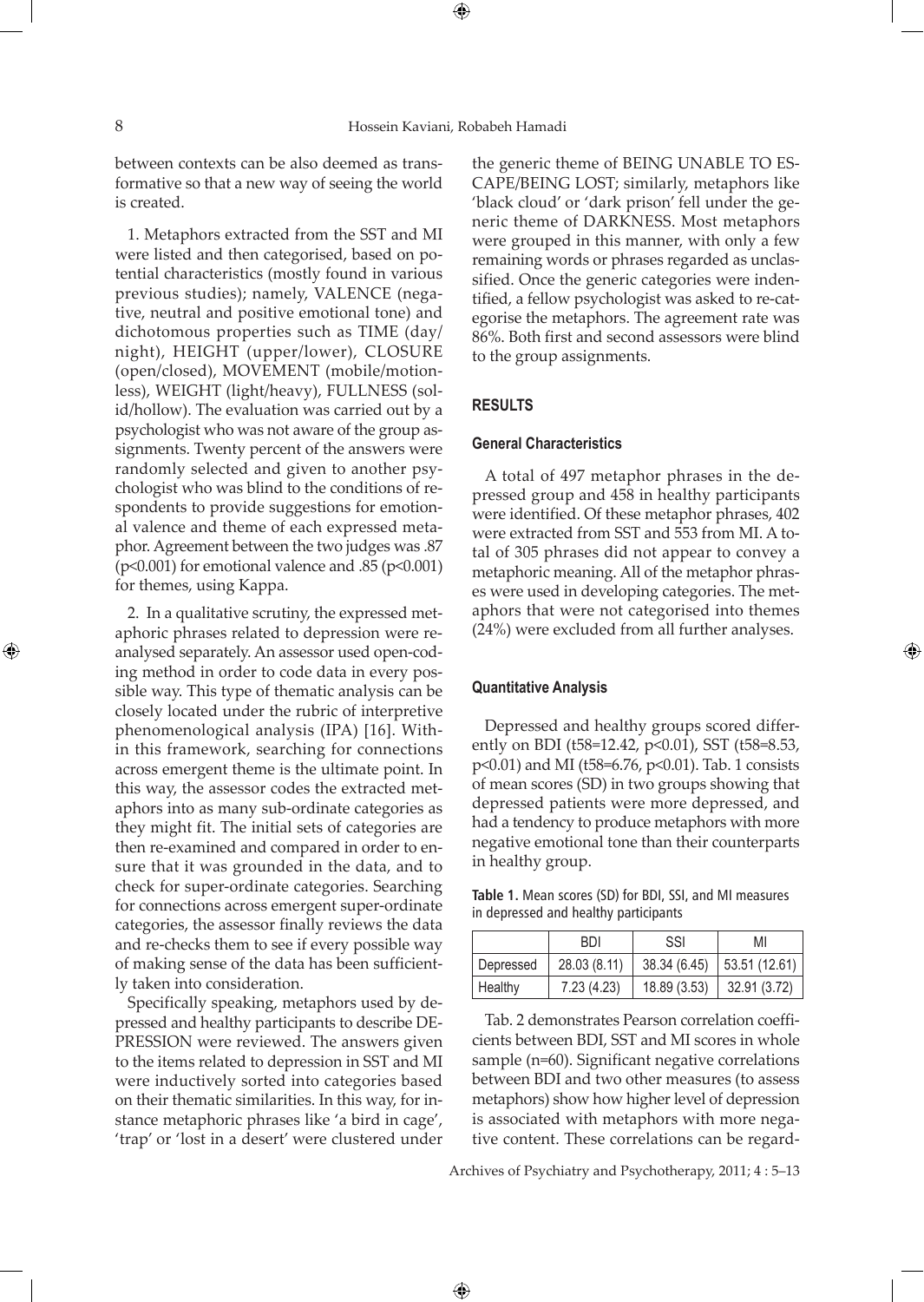ed as additional convergent validity for SSI and MI measures.

**Table 2.** Pearson correlations between dependent variables for whole sample  $(n=60)$ 

|            | <b>BDI</b> | SSI      | MI       |
|------------|------------|----------|----------|
| <b>BDI</b> |            | $-0.63*$ | $-0.59*$ |
| `SSI       |            |          | $0.78*$  |
| MI         |            |          |          |

 $*p<0.001$ 

⊕

#### **Qualitative Findings**

Of the metaphors produced by depressed participants, 78% fell under negative, 17% under neutral and 5% under positive themes, as opposed to 43% negative, 22% neutral and 35% positive phrases produced by healthy people. As shown in Tab. 3, metaphors used by depressed participants were more negative than positive compared to those by healthy participants. Use of Chi-square supported this observation.

**Table 3.** Frequencies (percentages) of the metaphoric valence in depressed and healthy respondents

|           |              | Total          |            |              |
|-----------|--------------|----------------|------------|--------------|
|           | Negative     | <b>Neutral</b> | Positive   |              |
| Depressed | 388<br>(78%) | 84<br>(17%)    | 25<br>(5%) | 497<br>(52%) |
| Healthy   | 197<br>(43%) | 101<br>(22%)   | 160(35%)   | 458<br>(48%) |

Chi-square=161.1, p<0.001

Tab. 4 presents the percentages of metaphors in six dichotomous categories. Metaphors produced by depressed participants tended to be more related to night time (92%), lower positions (78%), closed places (69%), and hollow objects (61%); while those produced by healthy participants were more associated with day time (81%), upper positions (76%), open places (72%), movement (71%), and solid objects (55%). Depressed participants' responses did not seem different for movement (motion) and also weight dichotomies. Healthy participants only appeared not to be different in producing metaphors with regard to light or heavy objects.

As categorised in Tab. 5 (*next page*), both groups produced metaphoric words or phrases for all themes, namely DARKNESS, BEING UNABLE TO ESCAPE/BEING LOST, DEVAS-TATION and DISEASE. Apart from the category DISEASE, depressed patients generated more metaphors in all classified categories than healthy respondents, with BEING UNABLE TO ESCAPE/BEING LOST and DISEASE as most frequent categorised themes respectively in depressed and healthy groups.

#### **DISCUSSION**

Employing a qualitative/quantitative methodology, the present research aimed to detect various aspects of metaphors produced by Iranian depressed patients compared to those produced by their healthy counterparts. The first aim of current research is analysing the relationship between mood and emotional valence of metaphors used by depressed and healthy participants. Quantitative data analysis showed that depressed patients tended to produce metaphors with more negative emotional tone than healthy participants. This finding is further supported by correlational analysis suggesting that higher level of depression is linearly associated with metaphors with more negative contents. This is also consistent with the qualitative findings on valence suggesting that most of the metaphors produced by depressed participants fell under negative themes, compared to metaphoric phrases produced by healthy people.

**Table 4.** Percentages of the themes in depressed and healthy respondents

|            |     | Time         |              | Height |      | Closure |        | Movement   |       | Weight |       | <b>Fullness</b> |
|------------|-----|--------------|--------------|--------|------|---------|--------|------------|-------|--------|-------|-----------------|
|            | Day | <b>Night</b> | <b>Jpper</b> | Lower  | Open | Closed  | Movina | Motionless | Light | Heavv  | Solid | Hallow          |
| Depressed  | 8%  | 92%          | 22%          | 78%    | 31%  | 69%     | 49%    | 51%        | 48%   | 52%    | 39%   | 61%             |
| Healthy    | 81% | 19%          | 76%          | 24%    | 72%  | 28%     | 71%    | 29%        | 49%   | 51%    | 55%   | 45%             |
| Chi-square |     | 10.42        |              | 7.38   |      | 8.19    |        | 1.45       |       | 0.89   |       | 5.77            |
|            |     | < 0.001      | < 0.001      |        |      | < 0.001 |        | Ns         |       | Ns     |       | < 0.001         |

 $\bigoplus$ 

Archives of Psychiatry and Psychotherapy, 2011; 4 : 5–13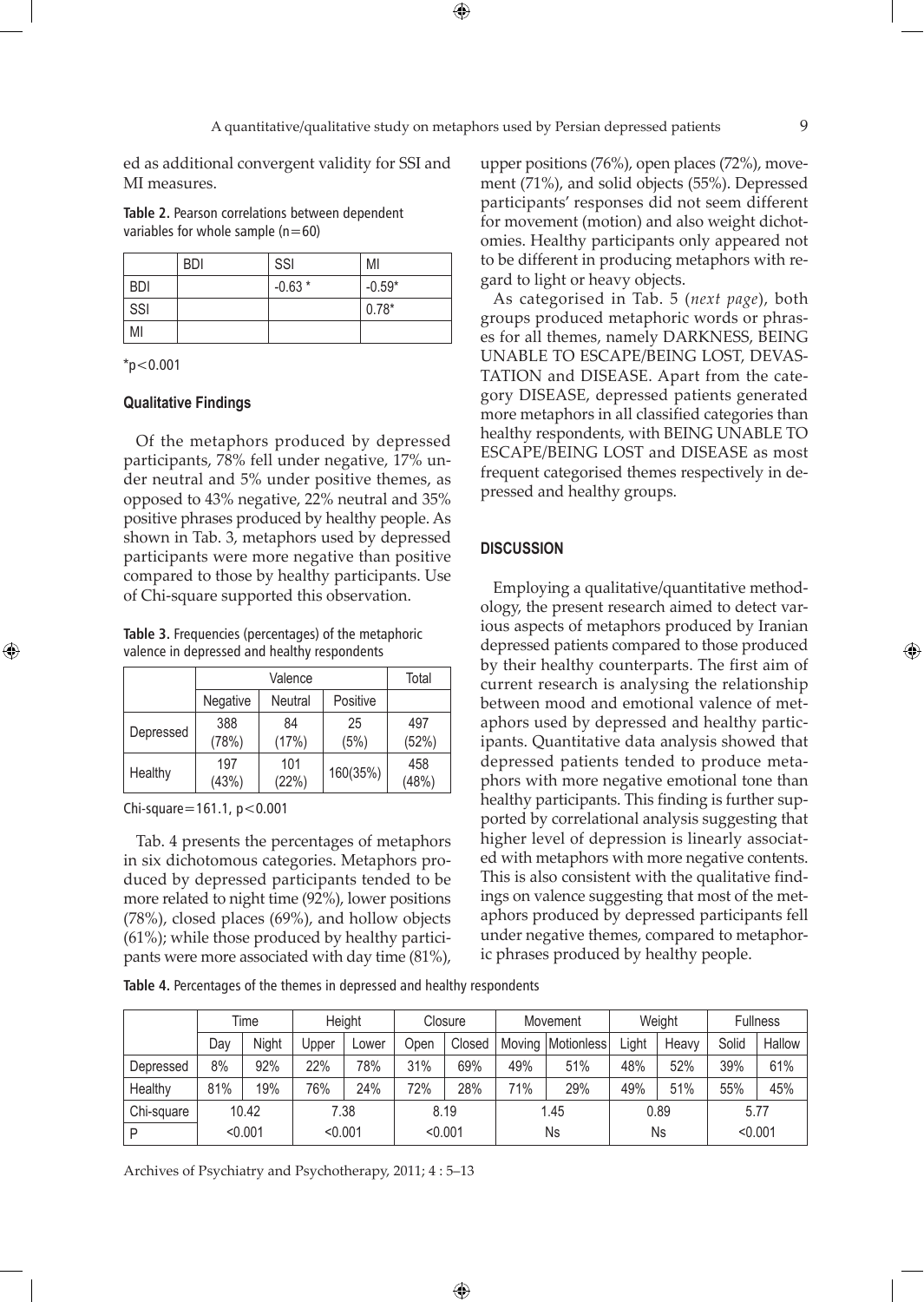#### 10 Hossein Kaviani, Robabeh Hamadi

| Categories                            | Depressed                                                                                  | Healthy                                                                                                 |
|---------------------------------------|--------------------------------------------------------------------------------------------|---------------------------------------------------------------------------------------------------------|
| Darkness:                             | dark night<br>black cloud<br>black stone                                                   | more black than<br>pitch                                                                                |
| Being unable<br>to escape/Being lost: | a bird in cage<br>a companion for ever $(2)^*$<br>phantom (2)<br>trap<br>beast<br>hypnosis | lucked/blocked<br>lost in a desert<br>whirlpool<br>a descanter prison<br>lost in the world<br>paralysis |
| Devastation:                          | destruction<br>burned moments<br>death $(2)$                                               | suffocation<br>scamp<br>rotten fruits                                                                   |
| Disease:                              | flu $(2)$<br>virus<br>madness                                                              | incurable pain<br>cancer<br>malignant<br>tumor<br>leprosy (4)                                           |
| Unclassified:                         | food<br>everyday meal                                                                      | nightmare<br>rook (a malevolent<br>bird)                                                                |

Table 5. Categorised themes for metaphors given by depressed and healthy respondents in respon se to SSI and MI items related to depression

This finding is in line with a phenomenon called mood congruent memory [17]. Using a mood induction procedure, the authors reported that people in depressed mood, compared with those in happy mood, recalled less positive experiences [18]. In accord with this account of affect-related cognition, the tendency to provide metaphors with negative emotional tone in depressed patients can be elucidated. This would be further supported by the construct accessibility model suggesting depression is associated with a tendency to increased accessibility of negative concepts or constructs [19]. However, there are findings from other studies [20] that are inconsistent with the predictions of the construct accessibility model.

Our results also indicated that depressed patients produced metaphoric phrases that are somehow pertinent to night time, lower positions, closed places, and hollow objects. In contrast, healthy participants tended to propose phrases related to day time, upper positions, open places, movement, and solid objects.

Derived from a systematic categorical analysis of metaphoric words or phrases used by depressed and healthy participants to liken DEPRESSION in our study, both groups produced metaphoric words or phrases connoting DARK-NESS, BEING UNABLE TO ES-CAPE/BEING LOST, DEVASTATION and DISEASE. Altogether, these may contribute to the sense that depression is experienced as an undesirable, unequivocally unpleasant condition among both groups, no matter if they were depressed or not. Nevertheless, if we look more closely, it becomes evident that metaphoric phrases in all categories (except DIS-EASE) produced by depressed patients are clearly more frequent than healthy participants.

According to the history of writings on melancholia and depression, one of the earliest and longstanding metaphors has been BE-ING IN DARKNESS since the time of Hippocrates [21]. By this account,

melancholia is deemed to be caused by an excess of black bile which has a connection to the etymologies of melancholia. In Iranian traditional medicine and even in people conversations, the words melancholia (or as in Farsi, MALIKHO-LIA) and black bile (in Farsi SAFRAYE SIAH) as its cause have been commonly circulated over centuries. The descriptions of depression "dark night", "black cloud", and "black stone" can therefore be associated with the subjective sense of darkness-induced dejection along with clouding of thought and consciousness that were frequently reported by depressed people. In previous studies [21], the metaphor "rainy day" (subsumed under the conceptual metaphor DE-PRESSION IS DARKNESS) has been reported to be used by Westerners to liken depression. We found no one example to liken depression to rainy weather in our study. While, rainy weather in some Western societies might be seen as an unpleasant condition, there are findings that suggest Iranians feel hedonic and energetic in rainy weather [22], the fact that can be associated to dry climate in this country. This might account for the underpinning cultural distinction.

Archives of Psychiatry and Psychotherapy, 2011; 4 : 5–13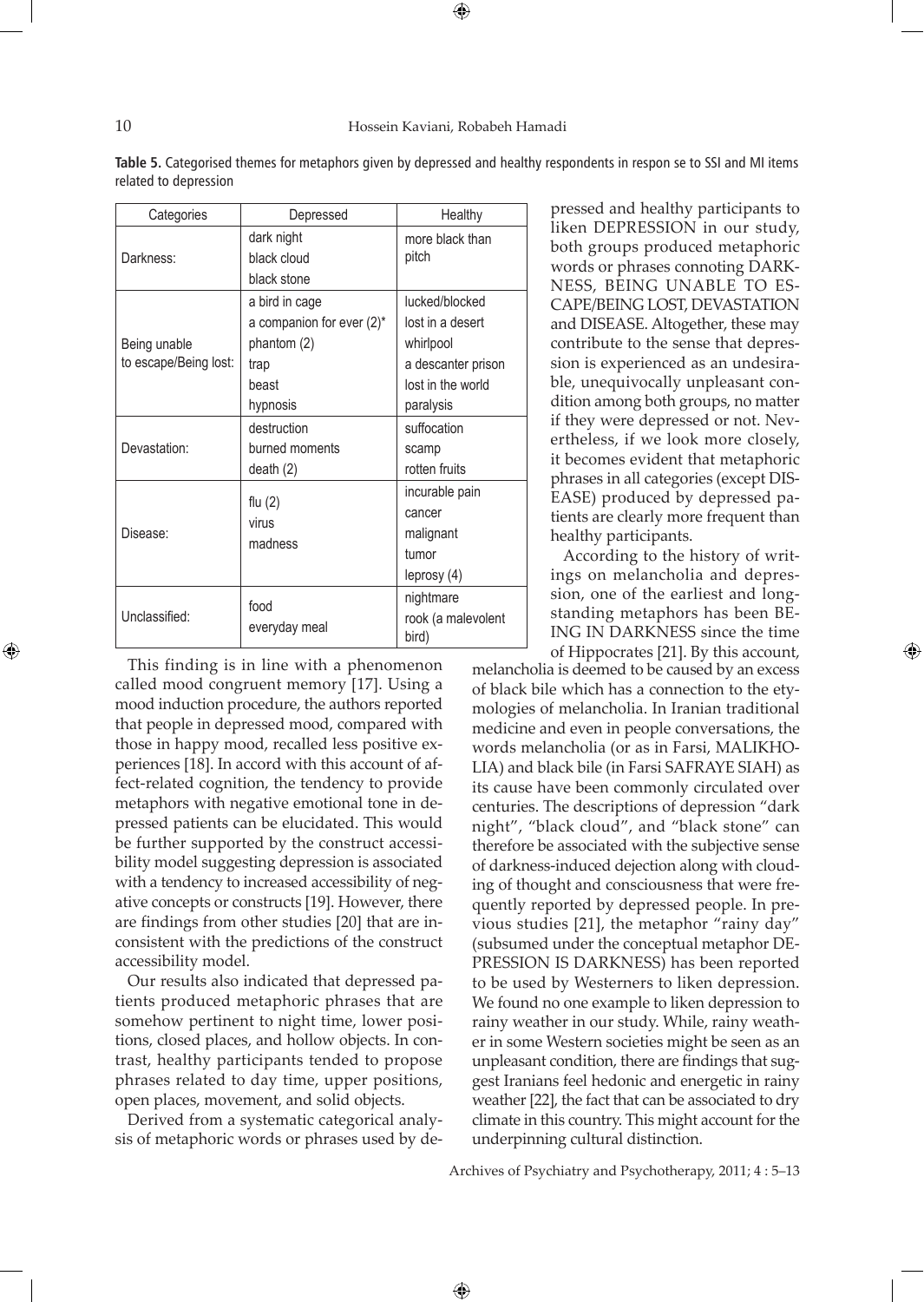Apart from the category DISEASE, depressed patients generated more metaphors in all classified categories than healthy respondents, with BEING UNABLE TO ESCAPE/BEING LOST as the most frequent metaphoric themes. One of the common metaphors that Solomon [23] found in English in order to describe depression is "falling into an abyss". He suggests that this metaphor may convey the construct DEPRESSION IS LACK OF CONTROL. Furthermore, depression has also been reported as being in jail cell/ prison [24]. In line with this finding, McMullen and Conway [8] put forward that the category DEPRESSION IS CAPTOR is clearly recognisable to most speakers of English in the Western world. These metaphors generated by depressed patients can be understood in terms of depressive feelings such as helplessness [25].

In present study, the category DISEASE is the most frequent theme produced by depressed patients. That is, healthy participants tended to see depression more as a disease. They described depression to be like incurable pain, cancer, malignant tumor and leprosy. These are diseases that the public view them as irredeemable even fatal, leading perhaps to feeling of hopelessness. In contrast, depressed patients had a tendency to produce less sever examples related to DISEASE, namely influenza, virus, madness. It seems to be consistent with what Andrew Solomon [23] stated: "Depression is a condition that is almost unimaginable to anyone who has not known it".

⊕

As mentioned by Jackson [21], one of the main metaphors regarding depressed mood prevailing since ancient Greece, was HEAVINESS (implying being weighted down or weighted down). Jackson [21] speculated that bent-over head and neck and dropping posture of a depressed person may contribute to the aptness of these metaphors. This could have given rise to an increased use of the term depression in 17th and 18th centuries. In this way, the notion of heaviness, weighted down, and pressed down (as denoted by the term depression) perhaps continued to become central for describing any dejection feeling. In this sense, depressed people use metaphoric phrases more associated with a pervasive feeling of heaviness, seemingly reflecting the metaphoric frame of being weighed down. It is in this sense that implicit contexts of meaning may come to structure and metaphorically express people's impression about the experience of depression. Despite the notion being weighted or pressed down was explicit in previous studies conducted in Western countries [6], the present study found no support to suggest any difference in producing metaphors with regard to light or heavy objects in both depressed and healthy groups. Interestingly, the term which has been used in Farsi for "depression" is AFSOR-DEGI, which does not convey the same meaning. Instead, AFSORDEGI denotes "being wilted", "being withered". This might explain the difference as such with previously reported findings. Lakoff and Johnson [1] emphasised that not all cultures give the priority to up-down orientation as Westerners do.

There are other metaphors described by our participants not mentioned by Jackson [21]. One of the findings which stand out in present study is using metaphors subsumed under the theme DEPRESSION IS DEVASTATION. The adoption of this theme by participants also attests to the salience of the devastating effect of depression felt by participants in this cultural context. One might conclude that "the devastating effect" relates to lack of sufficient, optimal therapeutic standards and services in Iran as a developing country and subsequently the feeling of hopelessness. There are studies [26] showing that the depression rate in this country is almost twice as high as that in developed societies, the fact that can be reminiscent of inadequacy in offering clinical services in this respect.

In the present study, depressed respondents provided less metaphors as moving than motionless objects compared to the responses provided by healthy counterparts. Arising out of the central sense of moving are perhaps speculations derived from our knowledge and experience of the concept movement. This metaphor can thus be traced back to this experience that we are moving through life as if moving through space; therefore, life is restricted when we cannot move. It connotes in a way that depression is experienced as if one has got stuck, being less able to move. There is a clear sense that a quite deal of personal efforts and determination are required if one is to move. Motionless-related metaphors used by Iranian participants perhaps are more congruent with the meaning of the Farsi word AFSORDEGI, used in place of depres-

Archives of Psychiatry and Psychotherapy, 2011; 4 : 5–13

⊕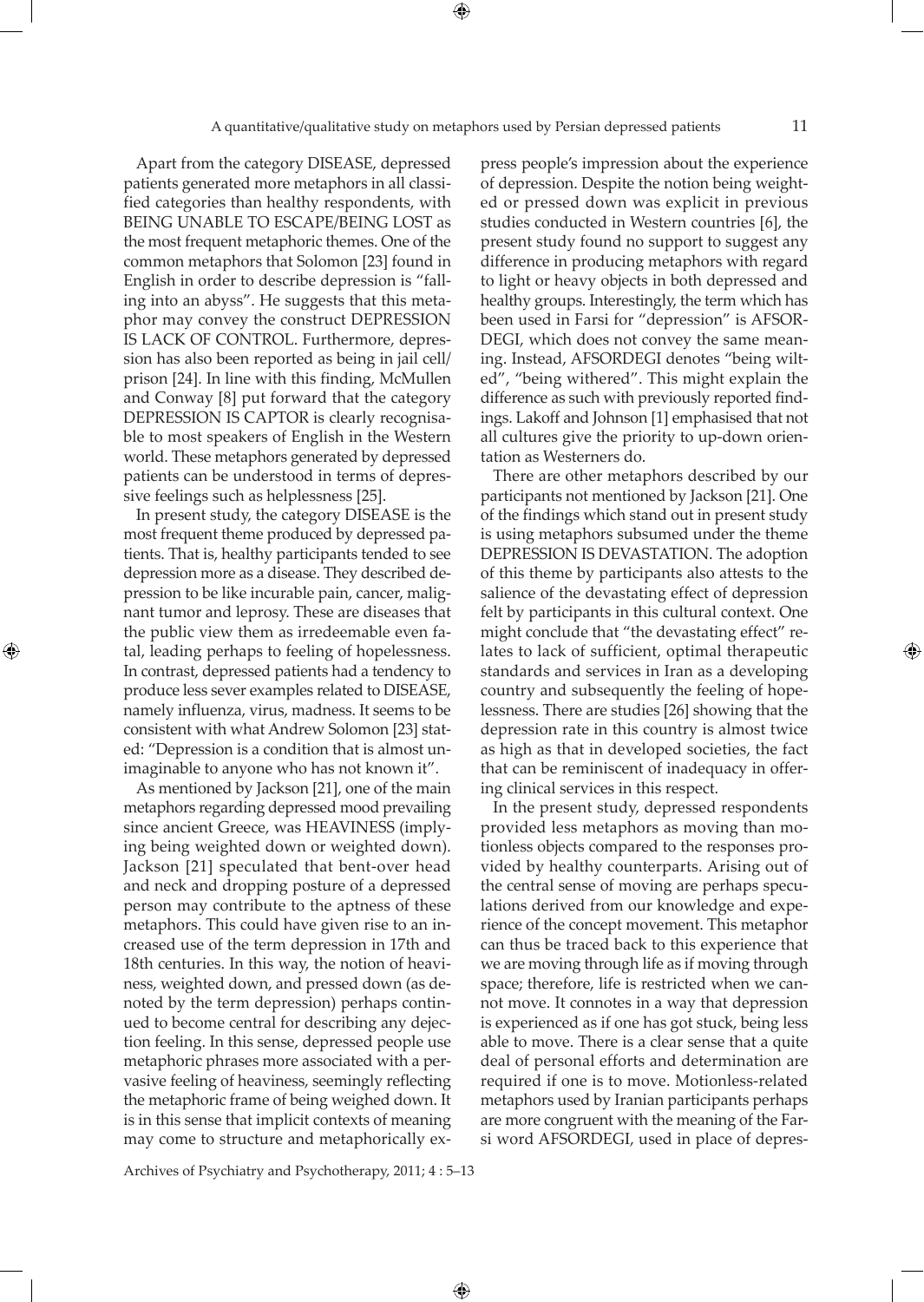$\textcolor{black}{\textcircled{\ell}}$ 

sion in this cultural context. Moreover, participants in the present study also describe depression as black stone inherent in which a sense implying lack of clarity in consciousness and also a feeling of unchangeable/static fate.

The present findings can have clinical implications. For instance, studying metaphors expressed in people communications around their lives might inform us about feelings and cognitions experienced by them. Detecting metaphors in this respect would allow us to modify them in process of change in any change processes such as counselling and psychotherapy. Scholars suggested that changing metaphor would facilitate change in mental function and behaviour [27]. With this in mind, one might suggest that it would be beneficial for therapists to motivate clients to focus on the feelings embedded in their metaphors and comprehend the potential meanings of metaphors in the context of their life. As a result, they may come to this realisation that they feel differently when they modify these language figurative expressions.

In treating clients with diverse cultural/ethnic background, therapists can benefit greatly by learning more about the basic structure of conceptual metaphors in each system. This exercise allows for greater sensitivity to patients, more flexible treatment strategy, and better communication.

However, when interpreting the findings of the present study, caution should be observed owing to its limitations. A limitation of this study results from a convenient sample. This may challenge any generalisation of the findings. In addressing this specific problem, future research should design to replicate the present study in larger, randomly selected samples.

#### **REFERENCES**

⊕

- 1. Lakoff G, Johnson M. Metaphors we live by. Chicago: University of Chicago Press; 1980.
- 2. Lakoff G, Johnson M. Metaphors we live by (Rev.). Chicago: University of Chicago Press; 2003.
- 3. Reimer M, Camp E. Metaphor. In: Lepore E, Smith BC, editors. The Oxford handbook of philosophy of language. New York: Clarendon Press/Oxford University Press; 2006. p. 845–863.
- 4. Bargh JA. What have we been priming all these years? On the development, mechanisms, and Agonistic Metaphor in Psychotherapyecology of nonconscious social behavior. Eur J Soc Psychol. 2006; 36: 147–168.
- 5. Seligman EY. Metaphor and meaning in psychotherapy. New York: Basil Blackwell; 1990.
- 6. Gibbs RW. The poetics of mind: Figurative thought, language, and understanding. Cambridge: Cambridge University Press; 1994.
- 7. Rowat R, De Stefano J, Drapeau M. The role of patient-generated metaphors on in-session therapeutic processes. Archives of Psychiatry and Psychotherapy. 2008; 1: 21–27.
- 8. McMullen LM, Conway JB. Conventional metaphors for depression. In: Fussell SR, editor. The Verbal Communication of Emotions; 2002. p. 167–181.
- 9. Levitt H, Korman Y, Angus L. A metaphor analysis in treatment of depression: metaphor as a marker of change. Counselling Psychology Quarterly. 2000; 13: 23–35.
- 10. McMullen LM. Metaphors in talk of depressed women in psychotherapy. Can Psychol. 1999; 40: 102–111.
- 11. Kaviani H, Seifourian H, Sharifi V, Ebrahimkhani N. Reliability and validity of Anxiety and Depression Hospital Scales (HADS): Iranian patients with anxiety and depression disorders. Tehran University Medical Journal. 2009; 5: 379–385.
- 12. American Psychiatric Association. Diagnostic and Statistical Manual of Mental Disorders 4th Ed. Washington DC: APA; 1994.
- 13. Beck AT, Steer RA, Garbin MG. Psychometric properties of the Beck Depression Inventory: Twenty-five years of evaluation. Clin Psychol Rev. 1988; 8: 77–100.
- 14. Naziri GH. Measurement of metaphors used by depressed patients. Unpublished doctoral thesis in clinical psychology. Tehran Institute of Psychiatry; 2005.
- 15. Hamedi R, Kaviani H. Relations of metaphors and depression. Advances Cognitive Science. 2004; 1–2: 45–50.
- 16. Smith JA, Fowlers P, Larkin M. Interpretive phenomenological analysis: Theory, method and research. London: Sage; 2009.
- 17. Parrott GW, Sabiny J. Mood and memory under natural conditions: Evidence for incongruent recall. J Pers Soc Psychol. 1990; 59: 321–336.
- 18. Blaney PH. Affect and memory: A review. Psychol Bull. 1986; 99: 229–246.
- 19. Bower GH. Mood and memory. Am Psychol. 1981; 36: 129–148.
- 20. Theasdale JD, Taylor MJ, Cooper Z, Hayhurst H, Paykel ES. Depressive thinking: Shifts in construct accessibility or in schematic mental model? J Abnorm Psychol. 1995; 104: 500–507.
- 21. Jackson M. Melancholia and depression: From Hippocratic time to modern times. New Haven, CT: Yale University Press; 1986.

Archives of Psychiatry and Psychotherapy, 2011; 4 : 5–13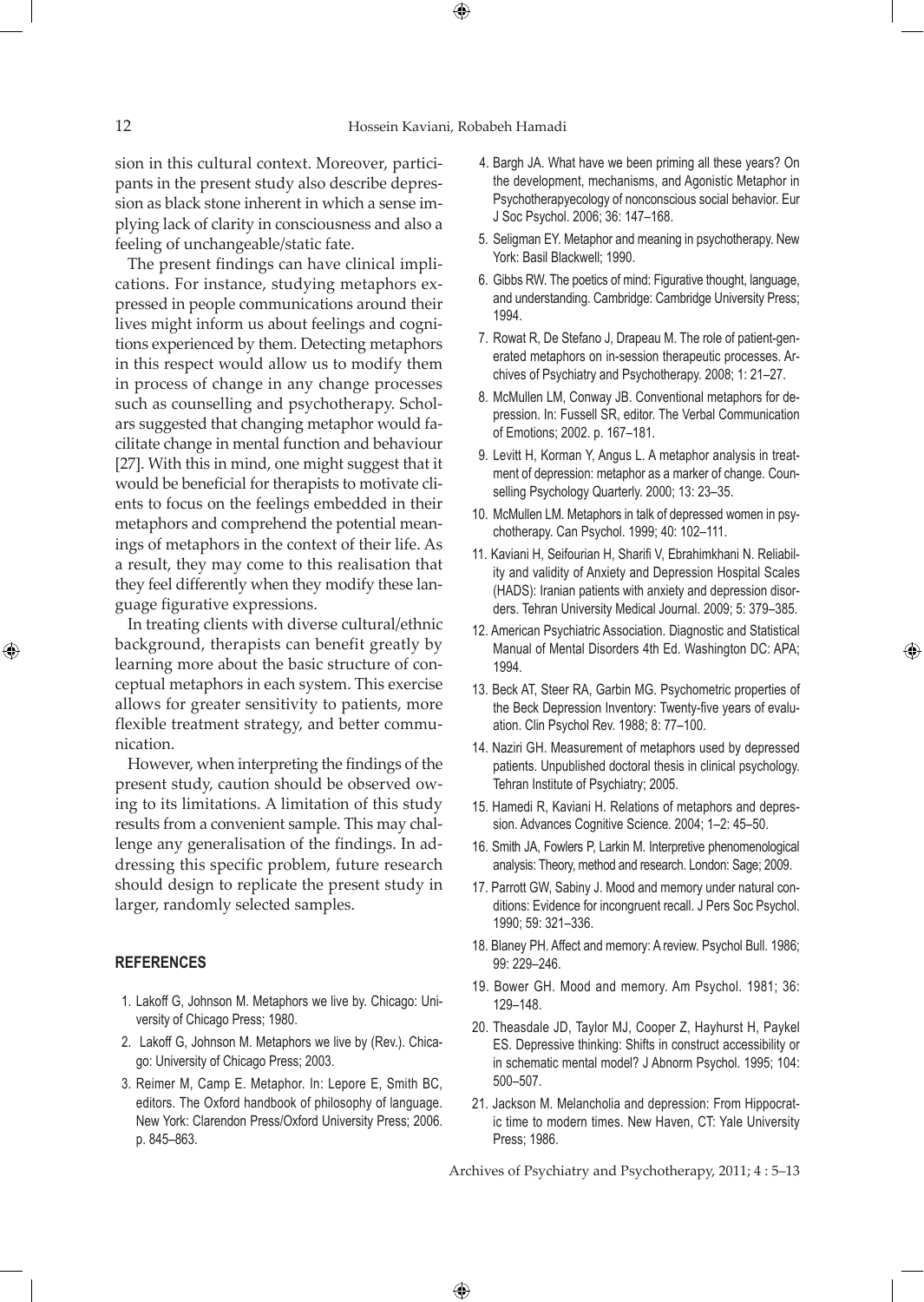$\bigoplus$ 

A quantitative/qualitative study on metaphors used by Persian depressed patients 13

- 22. Kaviani H, Karamghadiri N, Ebrahimkhani N. Mood swings in different weathers and during seasonal changes in normal population. Persian Journal of Thought & Behavior. 2005; 41: 194–203.
- 23. Solomon A. The noonday demon: an atlas of depression. New York: Scribner; 2001.
- 24. Styron W. Darkness visible: A memoir of madness. New York: Random; 1990.

 $\bigoplus$ 

- 25. Wurtzel E. Prozac nation: A memoir. Boston: Houghton Mifflin; 1994.
- 26. Kaviani H, Ahmadi Abhari A, et al. Prevalence of depression disorders in Tehran population. Tehran University Medical Journal. 2003; 5: 393–399.
- 27. Fisher GL. Rethinking our war on drugs: Candid talk about controversial issues. Westport, CT: Praeger; 2006.

Archives of Psychiatry and Psychotherapy, 2011; 4 : 5–13

 $\bigoplus$